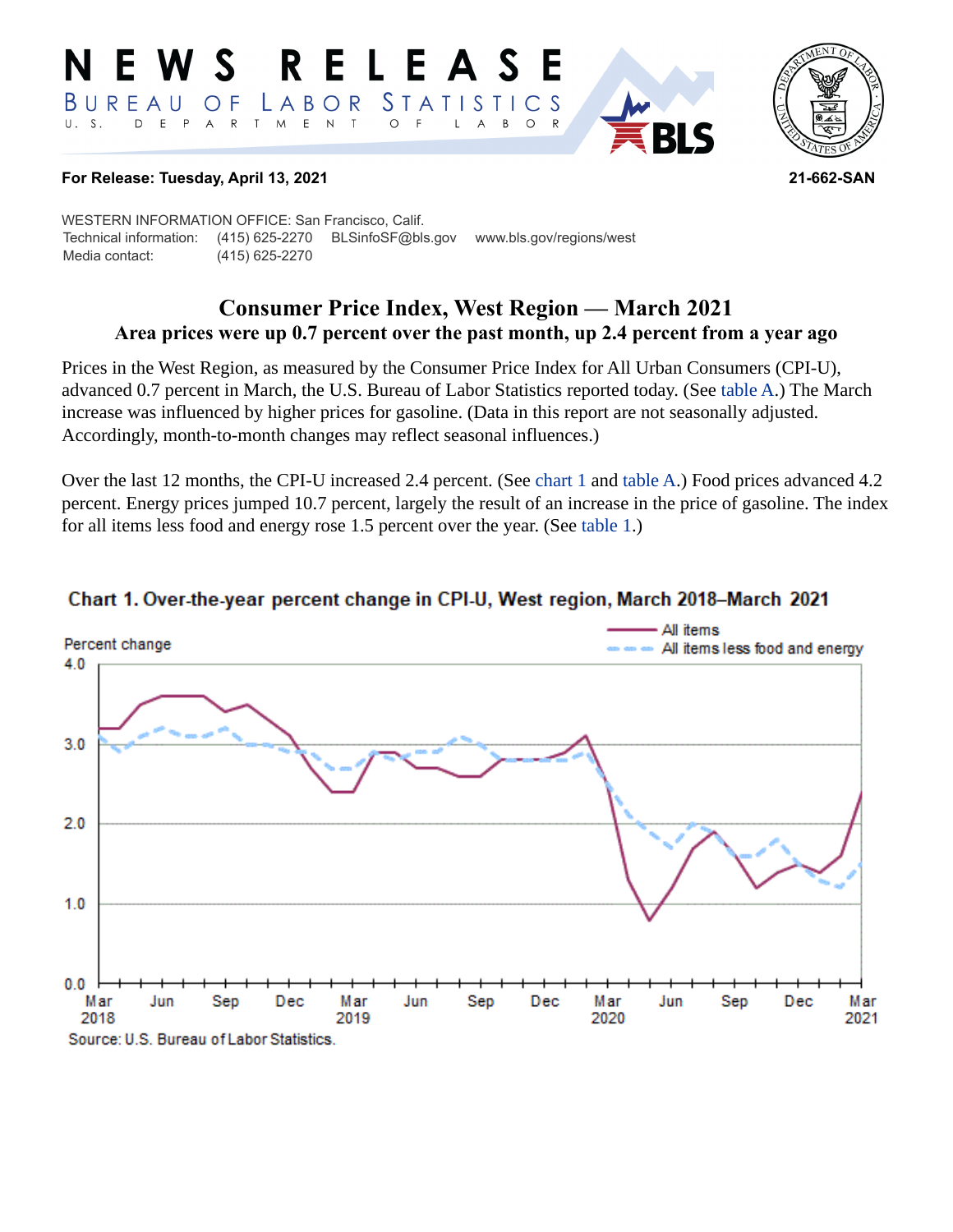# **Food**

Food prices inched up 0.1 percent for the month of March. (See table 1.) Prices for food away from home edged up 0.2 percent. Prices for food at home were unchanged for the same period, influenced by higher prices for cereals and bakery products (1.6 percent) and lower prices for nonalcoholic beverages and beverage materials (-1.4 percent).

Over the year, food prices advanced 4.2 percent. Prices for food away from home rose 4.8 percent. Prices for food at home advanced 3.8 percent since a year ago, led by higher prices for meat, poultry, fish, and eggs (8.3 percent).

## **Energy**

The energy index rose 7.4 percent over the month. The increase was mainly due to higher prices for gasoline (12.6 percent). Prices for electricity increased 1.1 percent, and prices for natural gas service advanced 0.7 percent for the same period.

Energy prices jumped 10.7 percent over the year, largely due to higher prices for gasoline (13.9 percent). Prices paid for natural gas service advanced 8.5 percent, and prices for electricity increased 6.3 percent during the past year.

## **All items less food and energy**

The index for all items less food and energy advanced 0.3 percent in March. Higher prices for used cars and trucks (2.4 percent), recreation (1.1 percent), and shelter (0.2 percent) were partially offset by lower prices for education and communication (-0.8 percent), new vehicles (-0.4 percent), and other goods and services (-0.1 percent).

Over the year, the index for all items less food and energy rose 1.5 percent. Components contributing to the increase included used cars and trucks (9.9 percent), household furnishings and operations (3.6 percent), and shelter (1.4 percent). Partly offsetting the increases were price decreases in motor vehicle insurance (-1.4 percent) and apparel (-1.3 percent).

| Month | 2017    |                 | 2018    |                 | 2019    |                 | 2020    |              | 2021    |                 |
|-------|---------|-----------------|---------|-----------------|---------|-----------------|---------|--------------|---------|-----------------|
|       | 1-month | $12 -$<br>month | 1-month | $12 -$<br>month | 1-month | $12 -$<br>month | 1-month | 12-<br>month | 1-month | $12 -$<br>month |
|       | 0.5     | 2.5             | 0.5     | 3.1             | 0.2     | 2.7             | 0.3     | 2.9          | 0.2     | 1.4             |
|       | 0.6     | 3.0             | 0.5     | 3.1             | 0.2     | 2.4             | 0.4     | 3.1          | 0.5     | 1.6             |
|       | 0.3     | 3.1             | 0.4     | 3.2             | 0.4     | 2.4             | $-0.2$  | 2.5          | 0.7     | 2.4             |
|       | 0.3     | 2.9             | 0.4     | 3.2             | 0.8     | 2.9             | $-0.4$  | 1.3          |         |                 |
|       | 0.2     | 2.6             | 0.5     | 3.5             | 0.5     | 2.9             | 0.1     | 0.8          |         |                 |
|       | 0.0     | 25              | 0.2     | 3.6             | 0.0     | 2.7             | 0.4     | $1.2$        |         |                 |
|       | 0.1     | 2.5             | 0.1     | 3.6             | 0.0     | 2.7             | 05      | 1.7          |         |                 |
|       | 0.2     | 2.7             | 0.2     | 3.6             | 0.1     | 2.6             | 0.3     | 1.9          |         |                 |
|       | 0.5     | 2.9             | 0.3     | 3.4             | 0.3     | 2.6             | 0.0     | 1.6          |         |                 |
|       | 0.3     | 2.9             | 0.4     | 3.5             | 0.5     | 2.8             | 0.2     | 1.2          |         |                 |
|       | 0.0     | 3.1             | $-0.2$  | 3.3             | $-0.1$  | 2.8             | 0.0     | 1.4          |         |                 |
|       | 0.1     | 3.1             | $-0.2$  | 3.1             | $-0.2$  | 2.8             | $-0.1$  | 1.5          |         |                 |

### **Table A. West region CPI-U 1-month and 12-month percent changes, all items index, not seasonally adjusted**

## **The April 2021 Consumer Price Index for the West Region is scheduled to be released on May 12, 2021.**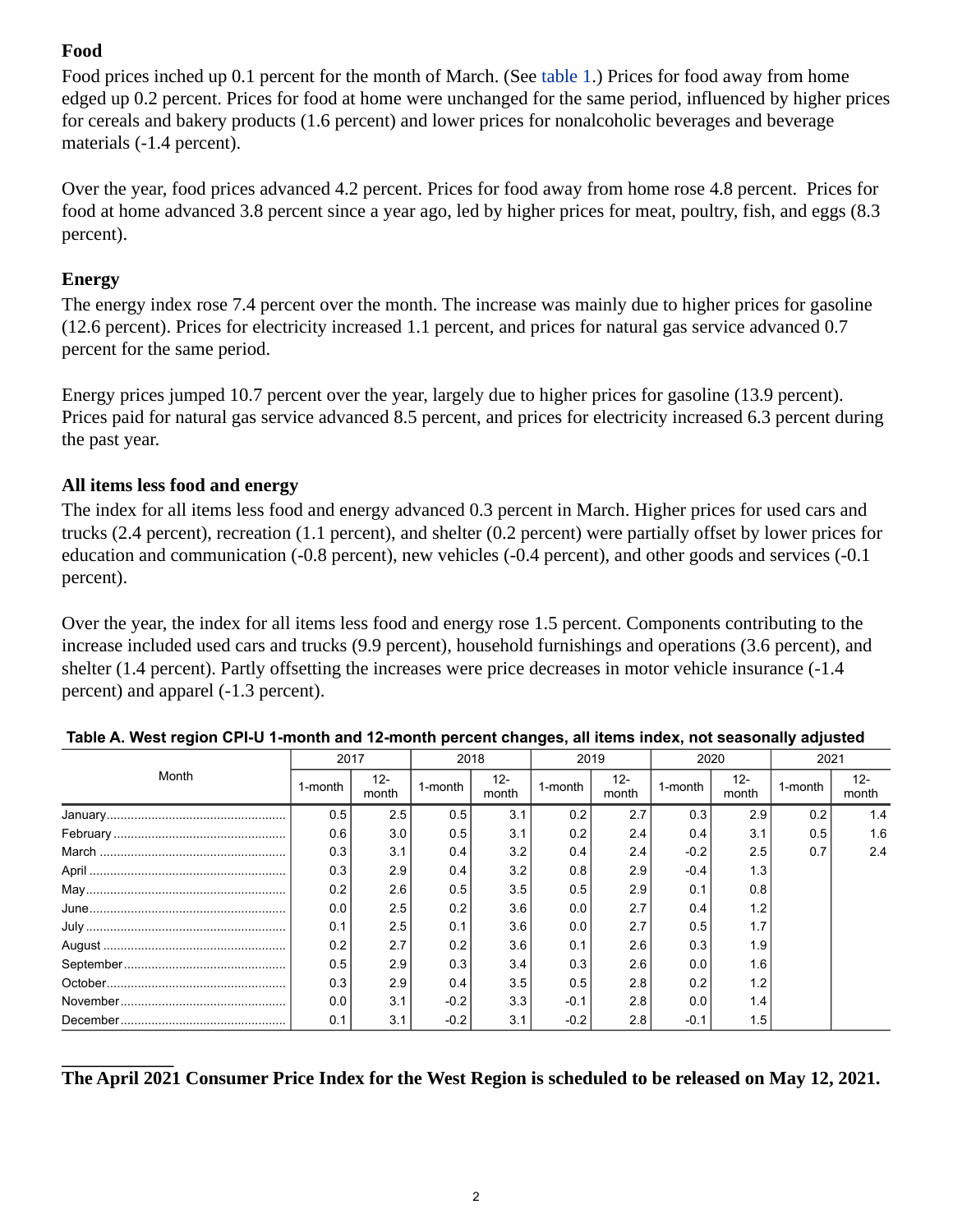# **Coronavirus (COVID-19) Pandemic Impact on March 2021 Consumer Price Index Data**

Data collection by personal visit for the Consumer Price Index (CPI) program has been suspended since March 16, 2020. When possible, data normally collected by personal visit were collected either online or by phone. Additionally, data collection in March was affected by the temporary closing or limited operations of certain types of establishments. These factors resulted in an increase in the number of prices considered temporarily unavailable and imputed.

While the CPI program attempted to collect as much data as possible, many indexes are based on smaller amounts of collected prices than usual, and a small number of indexes that are normally published were not published this month. Additional information is available at [https://www.bls.gov/covid19/effects-of](https://www.bls.gov/covid19/effects-of-covid-19-pandemic-on-consumer-price-index.htm)[covid-19-pandemic-on-consumer-price-index.htm.](https://www.bls.gov/covid19/effects-of-covid-19-pandemic-on-consumer-price-index.htm)

## **Technical Note**

The Consumer Price Index (CPI) is a measures of the average change in prices over time in a fixed market basket of goods and services. The Bureau of Labor Statistics publishes CPIs for two population groups: (1) a CPI for All Urban Consumers (CPI-U) which covers approximately 93 percent of the total U.S. population and (2) a CPI for Urban Wage Earners and Clerical Workers (CPI-W) which covers approximately 29 percent of the total U.S. population. The CPI-U includes, in addition to wage earners and clerical workers, groups such as professional, managerial, and technical workers, the self-employed, short-term workers, the unemployed, and retirees and others not in the labor force.

The CPI is based on prices of food, clothing, shelter, and fuels, transportation fares, charges for doctors' and dentists' services, drugs, and the other goods and services that people buy for day-to-day living. Each month, prices are collected in 75 urban areas across the country from about 6,000 housing units and approximately 22,000 retail establishments—department stores, supermarkets, hospitals, filling stations, and other types of stores and service establishments. All taxes directly associated with the purchase and use of items are included in the index.

The index measures price changes from a designated reference date; for most of the CPI-U the reference base is 1982-84 equals 100. An increase of 7 percent from the reference base, for example, is shown as 107.000. Alternatively, that relationship can also be expressed as the price of a base period market basket of goods and services rising from \$100 to \$107. For further details see the CPI home page on the Internet at [www.bls.gov/](https://www.bls.gov/cpi) [cpi](https://www.bls.gov/cpi) and the CPI section of the BLS Handbook of Methods available on the internet at [www.bls.gov/opub/hom/](https://www.bls.gov/opub/hom/cpi) [cpi](https://www.bls.gov/opub/hom/cpi)/.

In calculating the index, price changes for the various items in each location are averaged together with weights that represent their importance in the spending of the appropriate population group. Local data are then combined to obtain a U.S. city average. Because the sample size of a local area is smaller, the local area index is subject to substantially more sampling and other measurement error than the national index. In addition, local indexes are not adjusted for seasonal influences. As a result, local area indexes show greater volatility than the national index, although their long-term trends are quite similar. **NOTE: Area indexes do not measure differences in the level of prices between cities; they only measure the average change in prices for each area since the base period.**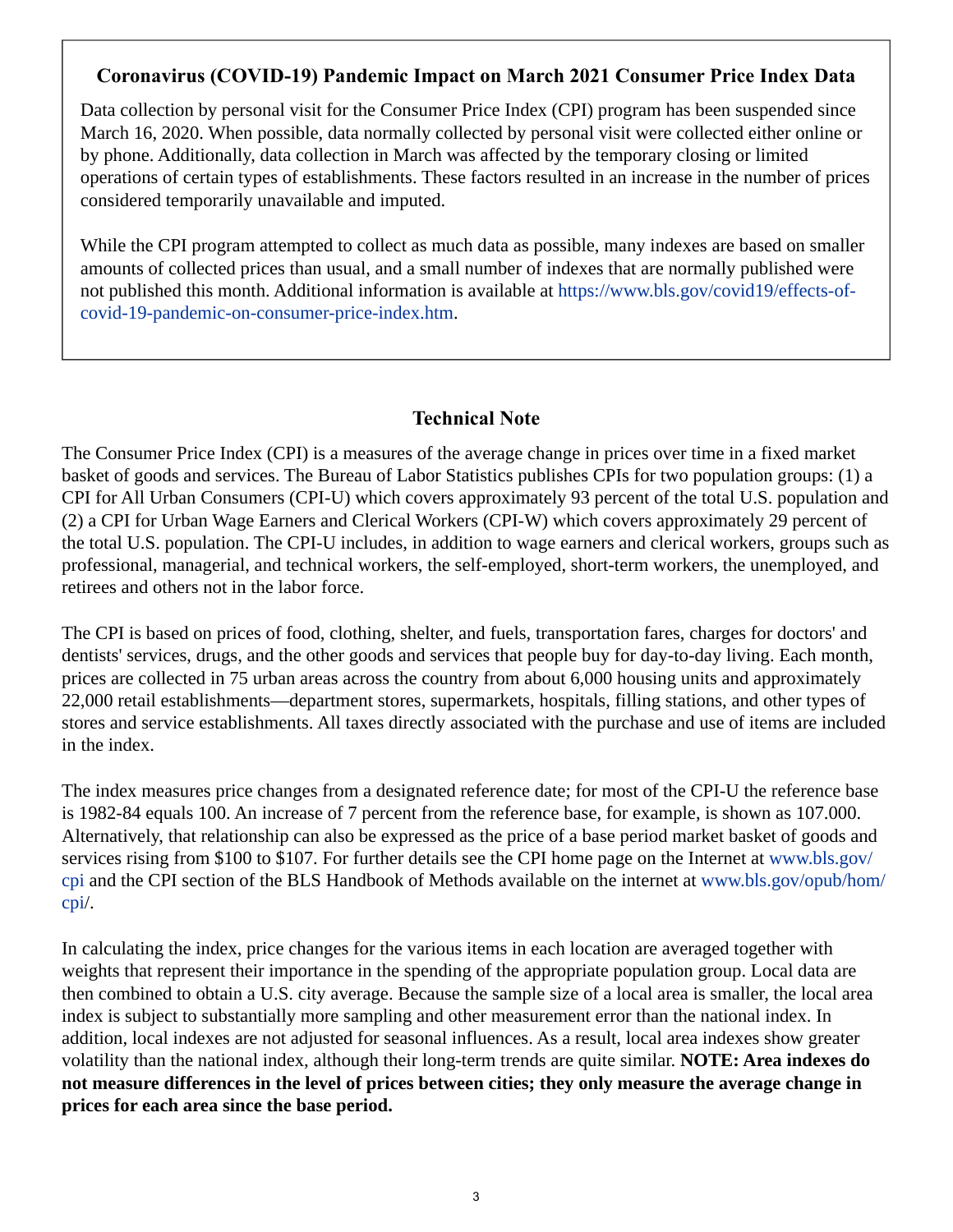The West Region covered in this release is comprised of the following thirteen states: Alaska, Arizona, California, Colorado, Hawaii, Idaho, Montana, Nevada, New Mexico, Oregon, Utah, Washington, and Wyoming.

Information in this release will be made available to sensory impaired individuals upon request. Voice phone: (202) 691-5200; Federal Relay Service: (800) 877-8339.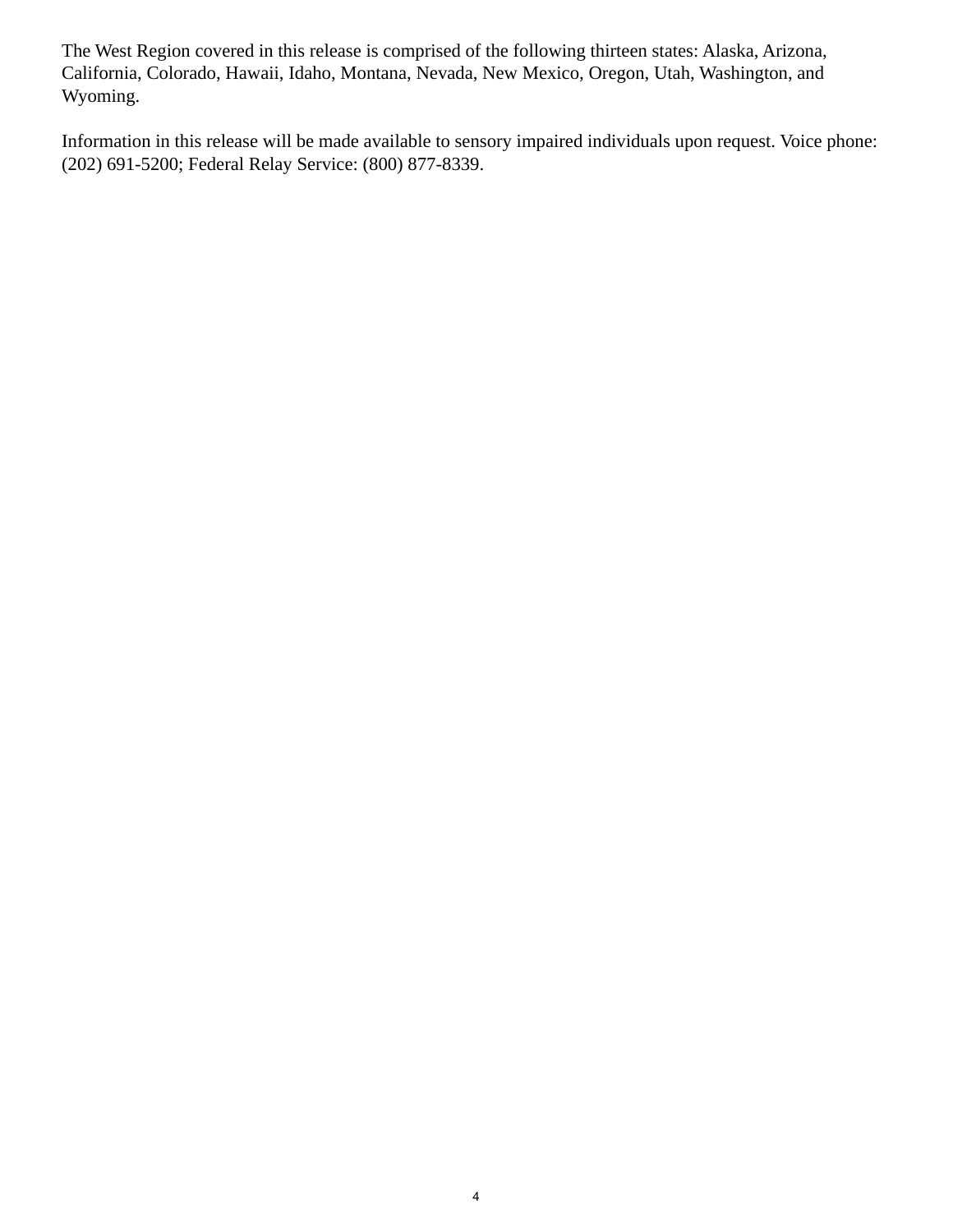#### **Table 1. Consumer Price Index for All Urban Consumers (CPI-U): Indexes and percent changes for selected periods West (1982-84=100 unless otherwise noted)**

| Item and Group                                |              | Indexes      |              | Percent change from- |              |              |  |
|-----------------------------------------------|--------------|--------------|--------------|----------------------|--------------|--------------|--|
|                                               | Jan.<br>2021 | Feb.<br>2021 | Mar.<br>2021 | Mar.<br>2020         | Jan.<br>2021 | Feb.<br>2021 |  |
| <b>Expenditure category</b>                   |              |              |              |                      |              |              |  |
|                                               | 277.238      | 278.702      | 280.625      | 2.4                  | 1.2          | 0.7          |  |
|                                               | 448.139      | 450.506      | 453.614      |                      |              |              |  |
|                                               | 281.122      | 282.161      | 282.539      | 4.1                  | 0.5          | 0.1          |  |
|                                               | 281.443      | 282.643      | 282.984      | 4.2                  | 0.5          | 0.1          |  |
|                                               | 263.024      | 263.956      | 264.033      | 3.8                  | 0.4          | 0.0          |  |
| Cereals and bakery products                   | 265.321      | 265.829      | 270.165      | 1.9                  | 1.8          | 1.6          |  |
| Meats, poultry, fish, and eggs                | 281.551      | 283.155      | 285.621      | 8.3                  | 1.4          | 0.9          |  |
|                                               | 249.225      | 246.346      | 243.666      | 0.9                  | $-2.2$       | $-1.1$       |  |
|                                               | 346.758      | 345.409      | 342.914      | 1.5                  | $-1.1$       | $-0.7$       |  |
| Nonalcoholic beverages and beverage           | 189.380      | 190.533      | 187.960      | 4.8                  | $-0.7$       | $-1.4$       |  |
|                                               | 218.670      | 221.463      | 221.830      | 3.2                  | 1.4          | 0.2          |  |
|                                               | 305.392      | 306.955      | 307.658      | 4.8                  | 0.7          | 0.2          |  |
|                                               | 273.440      | 272.459      | 273.293      | 2.8                  | -0.1         | 0.3          |  |
|                                               | 309.310      | 310.182      | 311.022      | 2.0                  | 0.6          | 0.3          |  |
|                                               | 357.040      | 357.670      | 358.434      | 1.4                  | 0.4          | 0.2          |  |
| Rent of primary residence(1)                  | 381.621      | 382.538      | 383.015      | 1.5                  | 0.4          | 0.1          |  |
| Owners' equiv. rent of residences(1)(2)       | 376.862      | 377.607      | 378.007      | 1.6                  | 0.3          | 0.1          |  |
| Owners' equiv. rent of primary residence(1)   | 376.828      | 377.574      | 377.971      | 1.6                  | 0.3          | 0.1          |  |
|                                               | 320.809      | 325.202      | 327.513      | 5.8                  | 2.1          | 0.7          |  |
|                                               | 269.583      | 274.344      | 277.188      | 6.9                  | 2.8          | 1.0          |  |
|                                               | 271.372      | 276.192      | 279.092      | 6.8                  | 2.8          | 1.0          |  |
|                                               | 302.211      | 309.398      | 312.934      | 6.3                  | 3.5          | 1.1          |  |
| Utility (piped) gas service(1)                | 214.943      | 214.093      | 215.606      | 8.5                  | 0.3          | 0.7          |  |
| Household furnishings and operations          | 138.132      | 138.389      | 138.858      | 3.6                  | 0.5          | 0.3          |  |
|                                               | 111.966      | 113.304      | 114.734      | $-1.3$               | 2.5          | 1.3          |  |
|                                               | 213.427      | 216.515      | 223.648      | 4.6                  | 4.8          | 3.3          |  |
|                                               | 211.674      | 215.294      | 222.390      | 5.6                  | 5.1          | 3.3          |  |
| New and used motor vehicles(3)                | 103.808      | 104.034      | 104.453      | 4.2                  | 0.6          | 0.4          |  |
|                                               | 151.328      | 151.487      | 150.926      | 1.2                  | $-0.3$       | $-0.4$       |  |
|                                               | 105.131      | 105.229      | 104.850      | 1.3                  | $-0.3$       | $-0.4$       |  |
|                                               |              | 150.286      | 148.892      | 0.6                  |              | $-0.9$       |  |
|                                               | 144.269      | 145.121      | 148.563      | 9.9                  | 3.0          | 2.4          |  |
|                                               | 232.603      | 244.582      | 275.493      | 13.6                 | 18.4         | 12.6         |  |
|                                               | 231.807      | 243.806      | 274.640      | 13.9                 | 18.5         | 12.6         |  |
| Gasoline, unleaded regular(4)                 | 228.073      | 240.237      | 271.134      | 14.0                 | 18.9         | 12.9         |  |
| Gasoline, unleaded midgrade(4)(5)             | 225.173      | 235.437      | 262.995      | 12.0                 | 16.8         | 11.7         |  |
| Gasoline, unleaded premium(4)                 | 232.297      | 242.779      | 271.228      | 13.3                 | 16.8         | 11.7         |  |
|                                               | 810.395      | 833.674      | 837.972      | $-1.4$               | 3.4          | 0.5          |  |
|                                               | 539.245      | 539.796      | 541.390      | 0.9                  | 0.4          | 0.3          |  |
|                                               | 419.214      | 409.235      | 410.237      | $-4.3$               | -2.1         | 0.2          |  |
|                                               | 576.341      | 580.214      | 581.993      | 2.1                  | 1.0          | 0.3          |  |
|                                               | 367.490      | 374.088      | 375.957      | 3.5                  | 2.3          | 0.5          |  |
|                                               | 114.324      | 115.448      | 116.717      | 0.6                  | 2.1          | 1.1          |  |
|                                               | 140.694      | 141.118      | 139.985      | 1.3                  | $-0.5$       | $-0.8$       |  |
| Tuition, other school fees, and child care(6) | 1,503.207    | 1,506.289    | 1,506.734    | 0.6                  | 0.2          | 0.0          |  |
|                                               | 469.789      | 473.042      | 472.339      | 2.7                  | 0.5          | $-0.1$       |  |
| <b>Commodity and Service Group</b>            |              |              |              |                      |              |              |  |
|                                               | 277.238      | 278.702      | 280.625      | 2.4                  | $1.2$        | 0.7          |  |
|                                               | 191.414      | 192.894      | 195.466      | 3.9                  | 2.1          | 1.3          |  |